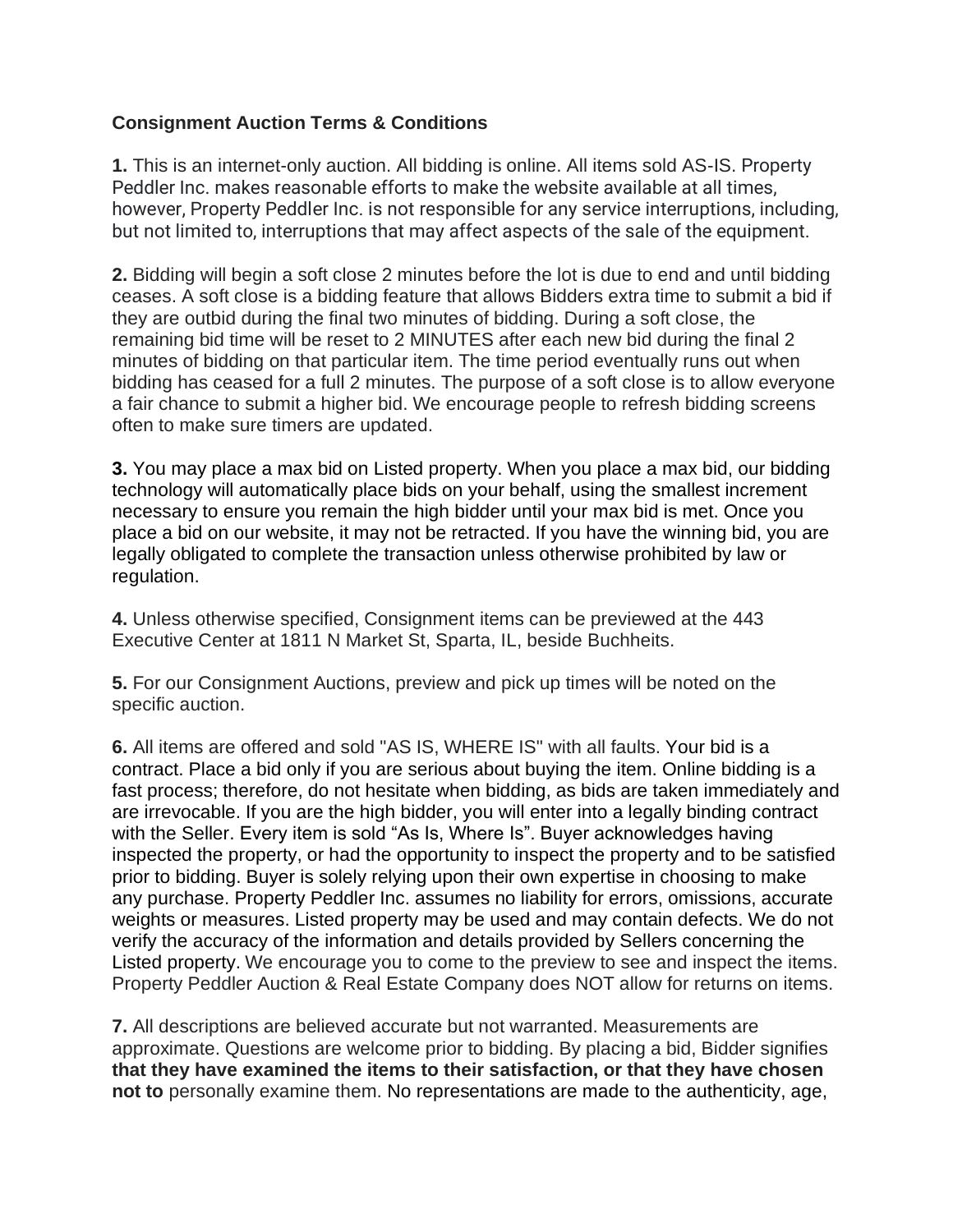origin or value of Listed property. Buyer relies solely on his/her own judgement when bidding. Please take time to inspect items. PROPERTY PEDDLER INC. IS SELLING THE ITEMS IN THE CONDITION THEY WERE RECEIVED IN BY THE SELLERS. EVERY ITEM IS SELLING "AS-IS.'' The auctioneer and seller make no warranties or guarantees, expressed or implied.

**8.** NOTICE: Property Peddler Inc. will not hold any items for pick up beyond the stated times unless other arrangements are made with us. Everything must be picked up by 5 pm the Friday after the close of the auction. If any Buyer does not **pay** Property Peddler Inc. by 10 am the Friday after the close of the auction, Property Peddler Inc. has the right to offer the property to the 2nd highest bidder for payment. All sales are contractually binding between the Seller and Buyer. In the event that you have the winning bid, the Seller may hold the Buyer legally obligated to complete the transaction. In the case of any deficiency resulting from resale due to failure to complete the sale, there shall be due to Property Peddler Inc. and Seller by the defaulting Buyer, all fees and expenses including reasonable attorney fees incurred by such resale and enforcement of the obligation hereunder.

**9.** We are not responsible for the care, loading, transportation, delivery or risk of loss for any Listed property. Buyer does hereby indemnify and hold harmless Property Peddler Inc. and Sellers from any and all damages, claims, or liabilities from injuries to persons or property of any type whatsoever, caused before, during, or after the auction.

**10.** Proper and complete registration is required to bid. All bidders must provide name, address, phone number and email address to register. A registered online bidder will then be qualified by the auctioneer to continue if applicable; bidder must be at least 18 years of age. Property Peddler Auction & Real Estate Company reserves the right to reject any bid and/or bidder at their sole discretion.

**11.** By bidding in this auction, you are agreeing to all of the terms posted for this auction. You expressly agree that use of this website is at your sole risk. Neither the Auction Co., its affiliates, nor any of their officers, directors, employees, agents, thirdparty content providers, or licensors (collectively, "Providers"), or the like, warrant that this website will be uninterrupted or error-free; nor do they make any warranty as to the results that may be obtained from the use of this website, or as to the accuracy, completeness, reliability, security, or currency of the website.

**12.** Payment must be made at time of pick up by cash or check if approved by Property Peddler Inc. Checks will need to be made out to Property Peddler Inc. Payments made by credit or debit card will be charged a Convenience Fee of 3% of purchase.

**13.** This is a public auction and not a retail service. **All sales are final.** No returns are accepted unless otherwise noted.

**14.** Employees and Owners of Property Peddler Inc. reserve the right to bid on merchandise consigned.